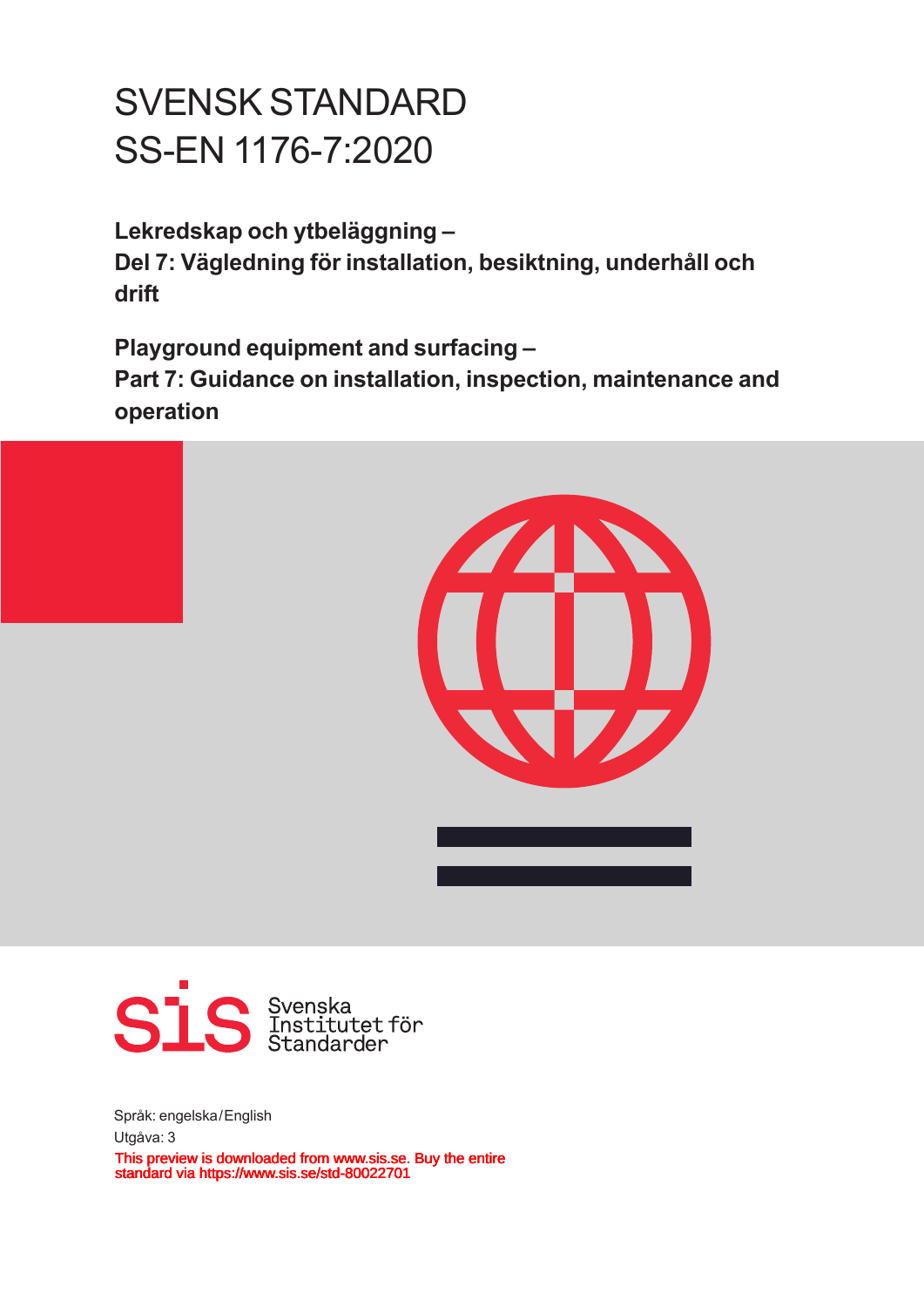

Den här standarden kan hjälpa dig att effektivisera och kvalitetssäkra ditt arbete. SIS har fler tjänster att erbjuda dig för att underlätta tillämpningen av standarder i din verksamhet.

#### **SIS Abonnemang**

Snabb och enkel åtkomst till gällande standard med SIS Abonnemang, en prenumerationstjänst genom vilken din organisation får tillgång till all världens standarder, senaste uppdateringarna och där hela din organisation kan ta del av innehållet i prenumerationen.

#### **Utbildning, event och publikationer**

Vi erbjuder även utbildningar, rådgivning och event kring våra mest sålda standarder och frågor kopplade till utveckling av standarder. Vi ger också ut handböcker som underlättar ditt arbete med att använda en specifik standard.

#### **Vill du delta i ett standardiseringsprojekt?**

Genom att delta som expert i någon av SIS 300 tekniska kommittéer inom CEN (europeisk standardisering) och / eller ISO (internationell standardisering) har du möjlighet att påverka standardiseringsarbetet i frågor som är viktiga för din organisation. Välkommen att kontakta SIS för att få veta mer!

### **Kontakt**

Skriv till [kundservice@sis.se](mailto:kundservice%40sis.se?subject=kontakt), besök [sis.se](https://www.sis.se) eller ring 08 - 555 523 10

**© Copyright / Upphovsrätten till denna produkt tillhör Svenska institutet för standarder, Stockholm, Sverige. Upphovsrätten och användningen av denna produkt regleras i slutanvändarlicensen som återfinns på [sis.se / slutanvandarlicens](https://www.sis.se/slutanvandarlicens) och som du automatiskt blir bunden av när du använder produkten. För ordlista och förkortningar se sis.se / [ordlista](https://www.sis.se/ordlista).**

© Copyright Svenska institutet för standarder, Stockholm, Sweden. All rights reserved. The copyright and use of this product is governed by the end-user licence agreement which you automatically will be bound to when using the product. You will find the licence at sis.se/enduserlicenseagreement.

Upplysningar om sakinnehållet i standarden lämnas av Svenska institutet för standarder, telefon 08 - 555 520 00. Standarder kan beställas hos SIS som även lämnar allmänna upplysningar om svensk och utländsk standard.

Standarden är framtagen av kommittén för Lekredskap, SIS / TK 379.

Har du synpunkter på innehållet i den här standarden, vill du delta i ett kommande revideringsarbete eller vara med och ta fram andra standarder inom området? Gå in på [www.sis.se](https://www.sis.se) - där hittar du mer information.

Fastställd: 2020-06-25 ICS: 97.200.40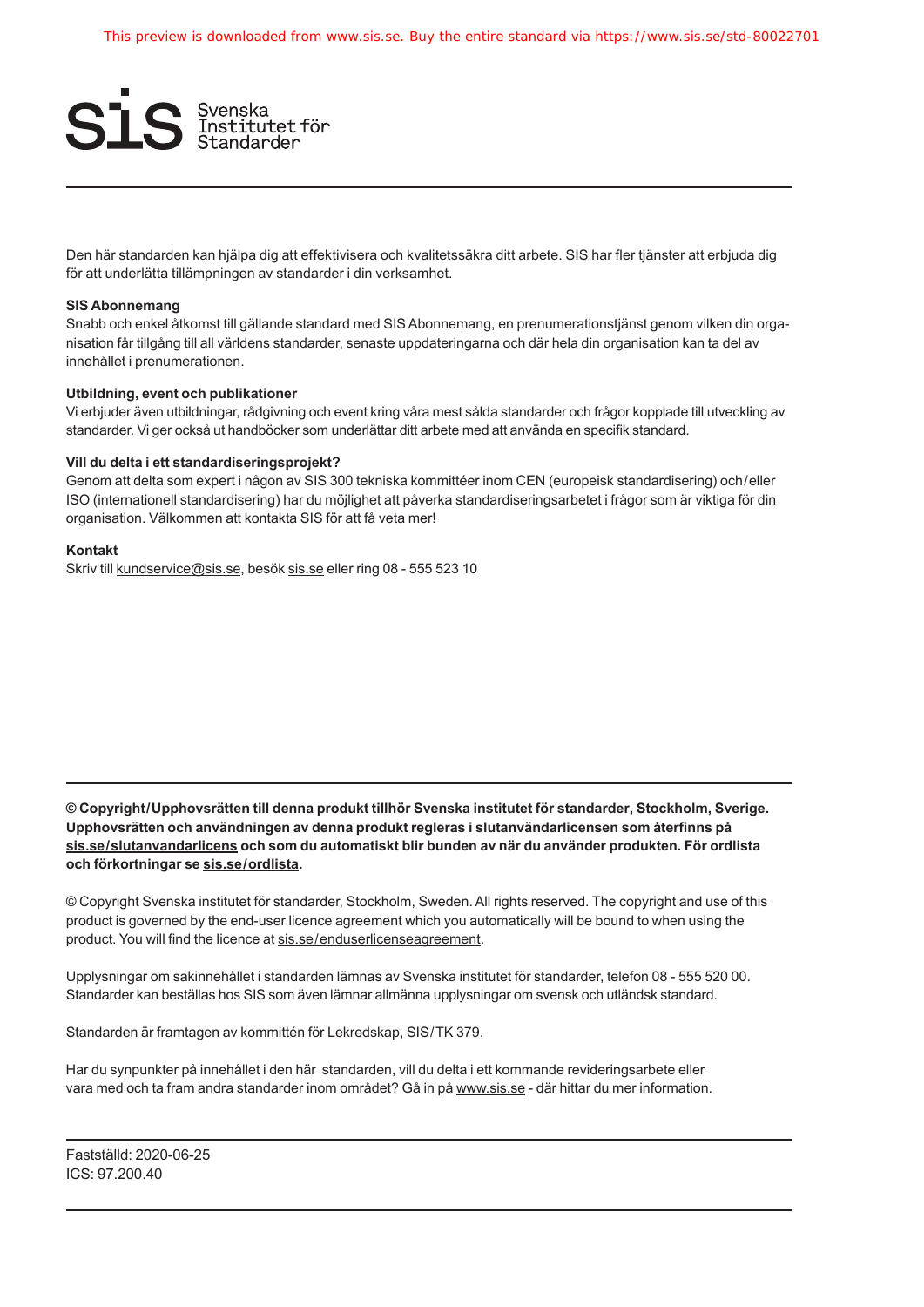

Europastandarden EN 1176-7:2020 gäller som svensk standard. Detta dokument innehåller den officiella engelska versionen av EN 1176-7:2020.

Denna standard ersätter SS-EN 1176-7:2008, utgåva 2 och SS-EN 1176-7:2008, utgåva 2.

The European Standard EN 1176-7:2020 has the status of a Swedish Standard. This document contains the official version of EN 1176-7:2020.

This standard supersedes the SS-EN 1176-7:2008, edition 2 and SS-EN 1176-7:2008, edition 2.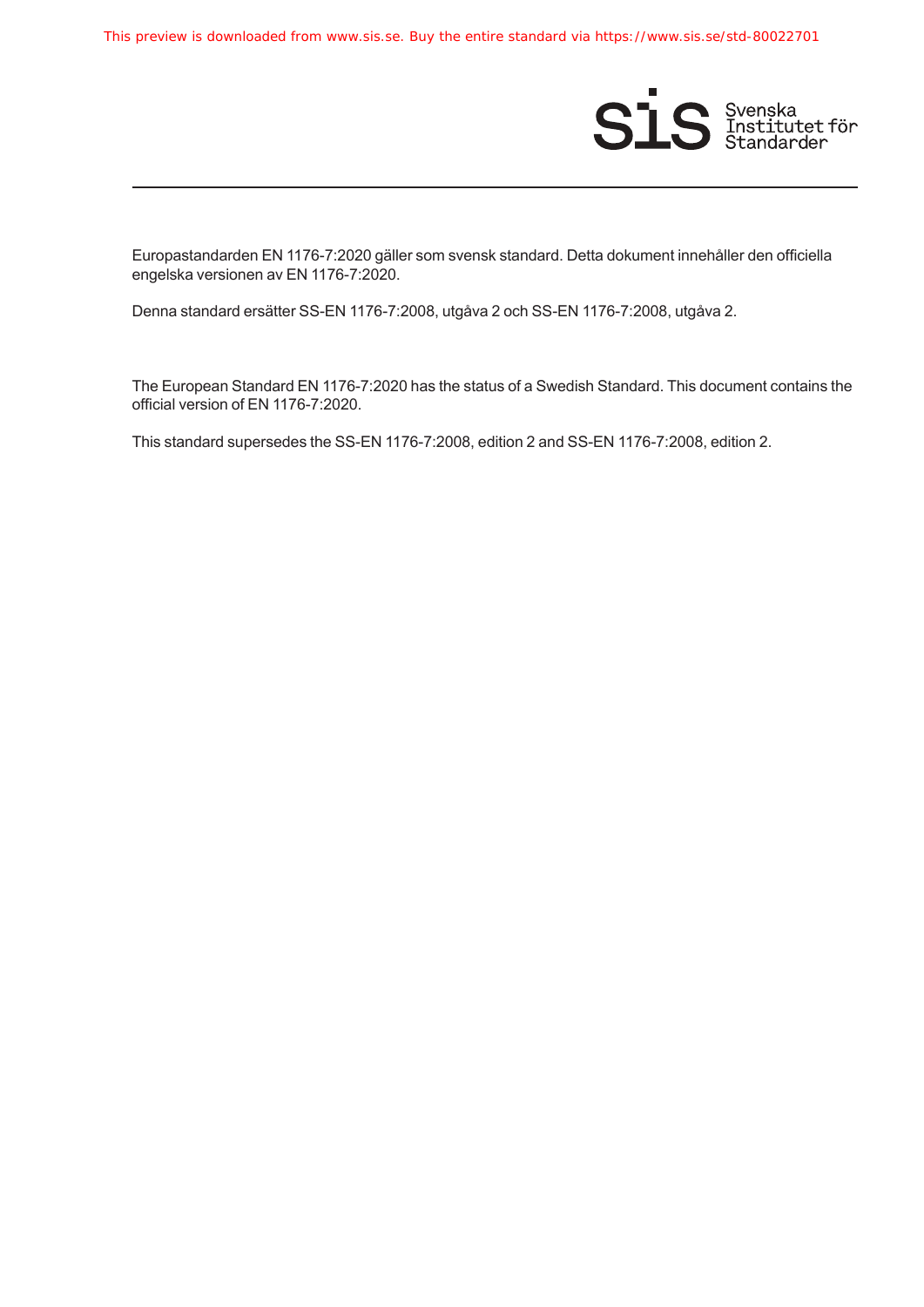This preview is downloaded from www.sis.se. Buy the entire standard via https://www.sis.se/std-80022701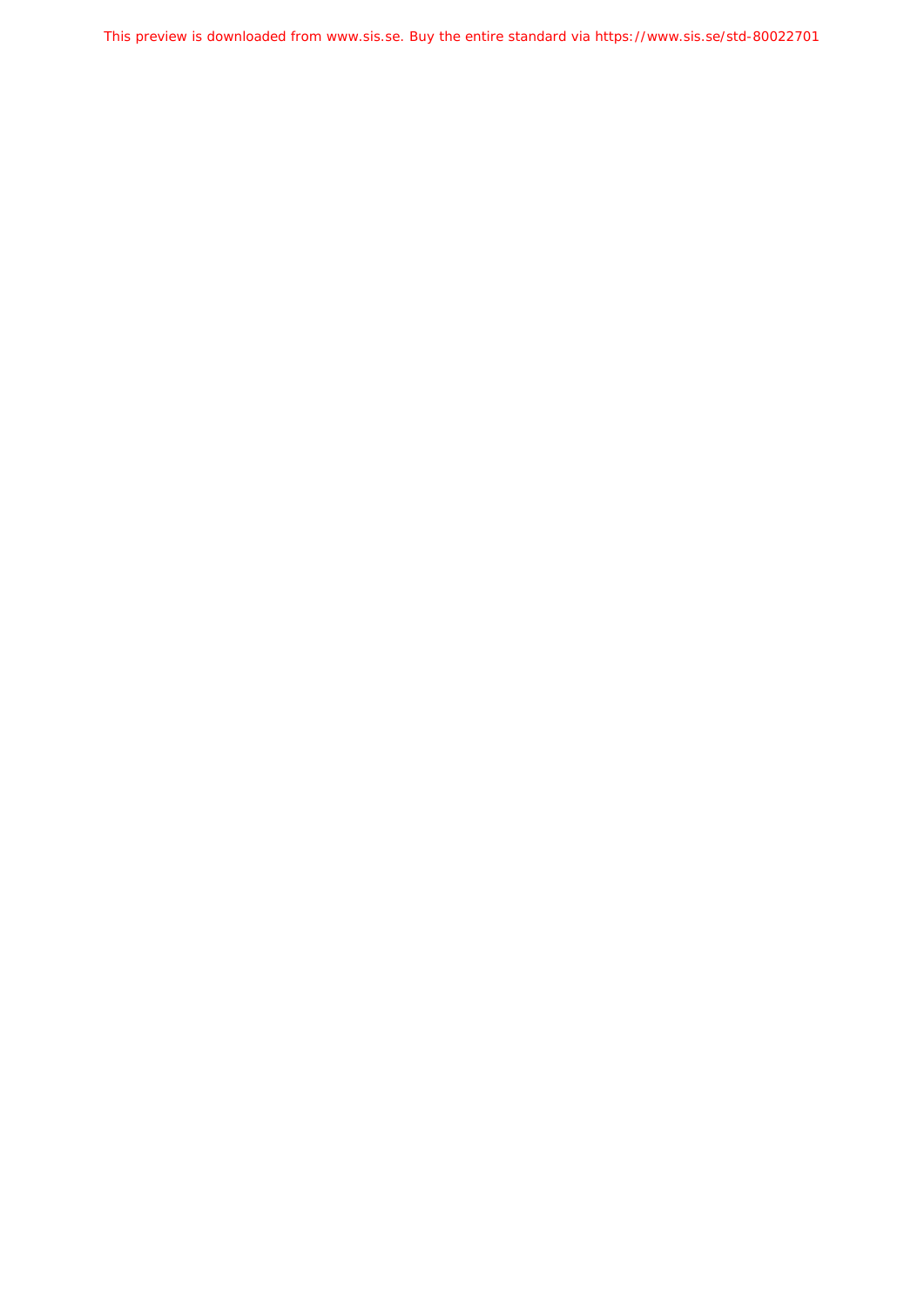# EUROPEAN STANDARD NORME EUROPÉENNE EUROPÄISCHE NORM

# **EN 1176-7**

April 2020

ICS 97.200.40 Supersedes EN 1176-7:2008

English Version

# Playground equipment and surfacing - Part 7: Guidance on installation, inspection, maintenance and operation

Équipements et sols d'aires de jeux - Partie 7 : Recommandations relatives à l'installation, au contrôle, à la maintenance et à l'utilisation

Spielplatzgeräte und Spielplatzböden - Teil 7: Anleitung für Installation, Inspektion, Wartung und Betrieb

This European Standard was approved by CEN on 13 January 2020.

CEN members are bound to comply with the CEN/CENELEC Internal Regulations which stipulate the conditions for giving this European Standard the status of a national standard without any alteration. Up-to-date lists and bibliographical references concerning such national standards may be obtained on application to the CEN-CENELEC Management Centre or to any CEN member.

This European Standard exists in three official versions (English, French, German). A version in any other language made by translation under the responsibility of a CEN member into its own language and notified to the CEN-CENELEC Management Centre has the same status as the official versions.

CEN members are the national standards bodies of Austria, Belgium, Bulgaria, Croatia, Cyprus, Czech Republic, Denmark, Estonia, Finland, France, Germany, Greece, Hungary, Iceland, Ireland, Italy, Latvia, Lithuania, Luxembourg, Malta, Netherlands, Norway, Poland, Portugal, Republic of North Macedonia, Romania, Serbia, Slovakia, Slovenia, Spain, Sweden, Switzerland, Turkey and United Kingdom.



EUROPEAN COMMITTEE FOR STANDARDIZATION COMITÉ EUROPÉEN DE NORMALISATION EUROPÄISCHES KOMITEE FÜR NORMUNG

**CEN-CENELEC Management Centre: Rue de la Science 23, B-1040 Brussels**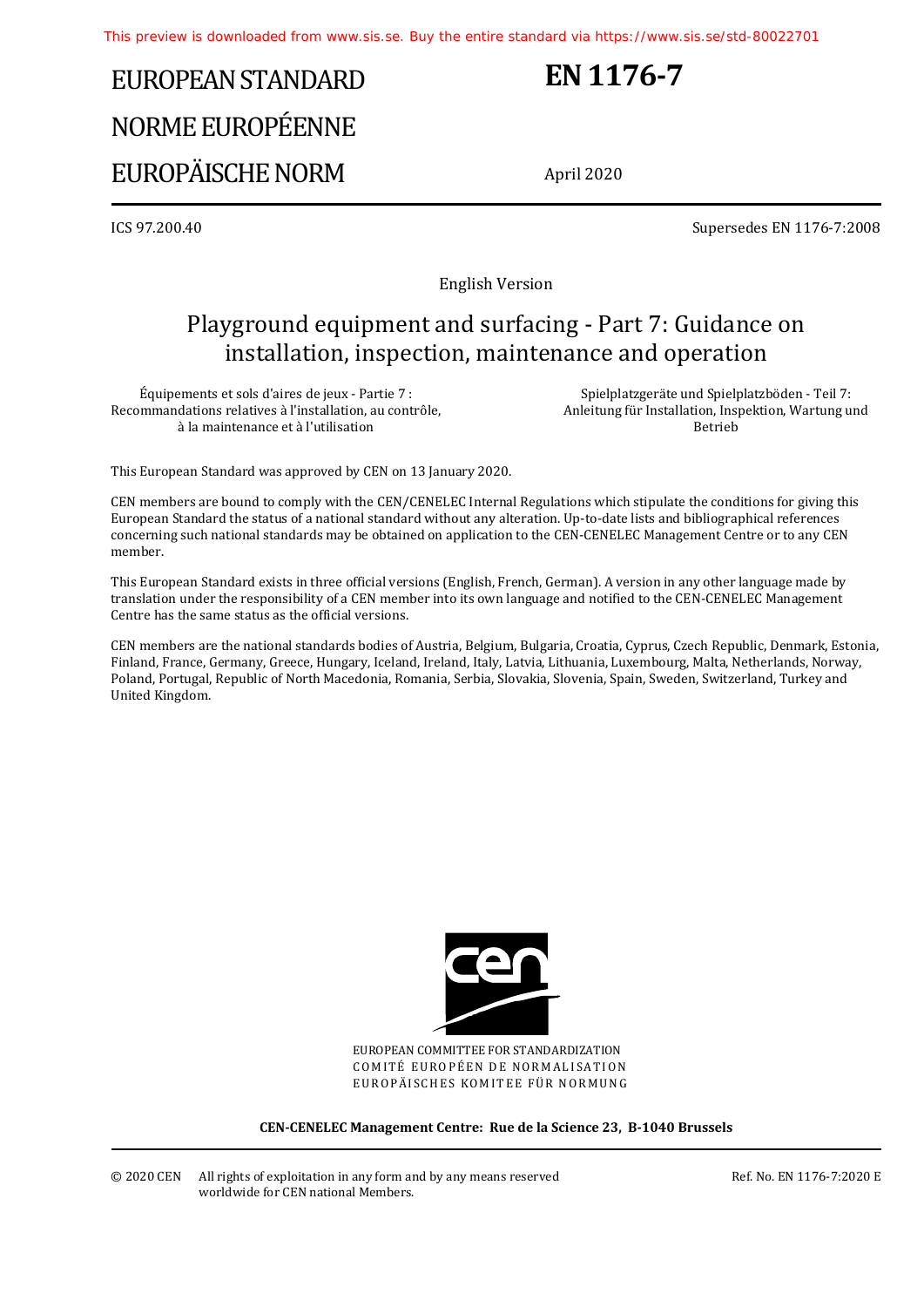### SS-EN 1176-7:2020 (E)

## **Contents**

| $\mathbf{1}$            |  |  |
|-------------------------|--|--|
| $\mathbf{2}$            |  |  |
| 3                       |  |  |
| $\overline{\mathbf{4}}$ |  |  |
| 5                       |  |  |
| 6<br>6.1                |  |  |
| 6.2                     |  |  |
| 6.2.1                   |  |  |
| 6.2.2                   |  |  |
| 6.2.3                   |  |  |
| 6.2.4                   |  |  |
| 7                       |  |  |
| 7.1                     |  |  |
| 7.2                     |  |  |
| 7.3                     |  |  |
| 8                       |  |  |
| 8.1                     |  |  |
| 8.2                     |  |  |
| 8.2.1                   |  |  |
| 8.2.2                   |  |  |
| 8.2.3                   |  |  |
| 8.2.4                   |  |  |
| 8.2.5                   |  |  |
|                         |  |  |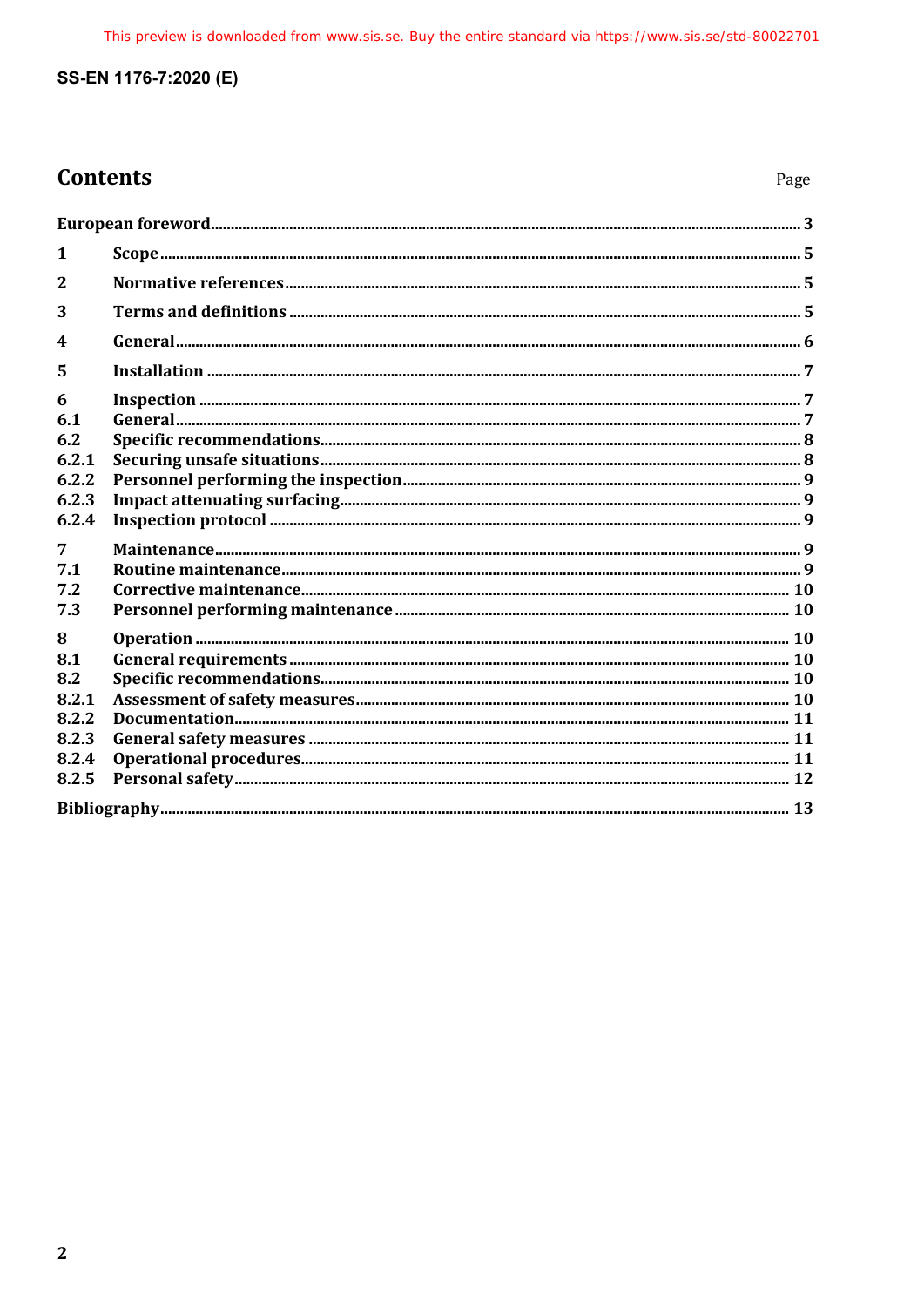### **SS-EN 1176-7:2020 (E)**

## <span id="page-6-0"></span>**European foreword**

This document (EN 1176-7:2020) has been prepared by Technical Committee CEN/TC 136 "Sports, playground and other recreational facilities and equipment", the secretariat of which is held by DIN.

This European Standard shall be given the status of a national standard, either by publication of an identical text or by endorsement, at the latest by October 2020, and conflicting national standards shall be withdrawn at the latest by October 2020.

Attention is drawn to the possibility that some of the elements of this document may be the subject of patent rights. CEN shall not be held responsible for identifying any or all such patent rights.

This document supersedes EN 1176-7:2008.

EN 1176, *Playground equipment and surfacing*, consists of the following parts:

- Part 1: *General safety requirements and test methods*
- Part 2: *Additional specific safety requirements and test methods for swings*
- Part 3: *Additional specific safety requirements and test methods for slides*
- Part 4: *Additional specific safety requirements and test methods for cableways*
- Part 5: *Additional specific safety requirements and test methods for carousels*
- Part 6: *Additional specific safety requirements and test methods for rocking equipment*
- Part 7: *Guidance on installation, inspection, maintenance and operation*
- Part 10: *Additional specific safety requirements and test methods for fully enclosed play equipment*
- Part 11: *Additional specific safety requirements and test methods for spatial network*

This part should be read in conjunction with EN 1176 (all parts) and EN 1177, *Impact attenuating playground surfacing — Methods of test for determination of impact attenuation*.

The following European Standards and Technical Reports and others might also apply:

- EN 14960 (all parts), *Inflatable play equipment Safety requirements and test methods*
- EN 14974, *Skateparks Safety requirements and test methods*
- EN 15312, *Free access multi-sports equipment Requirements, including safety and test methods*
- EN 16630, *Outdoor fitness equipment Safety requirements and test methods*
- CEN/TR 16598, *Collection of rationales for EN 1176 Requirements*
- CEN/TR 16879, *Siting of playgrounds and other recreational facilities Advice on methods for positioning and separation*